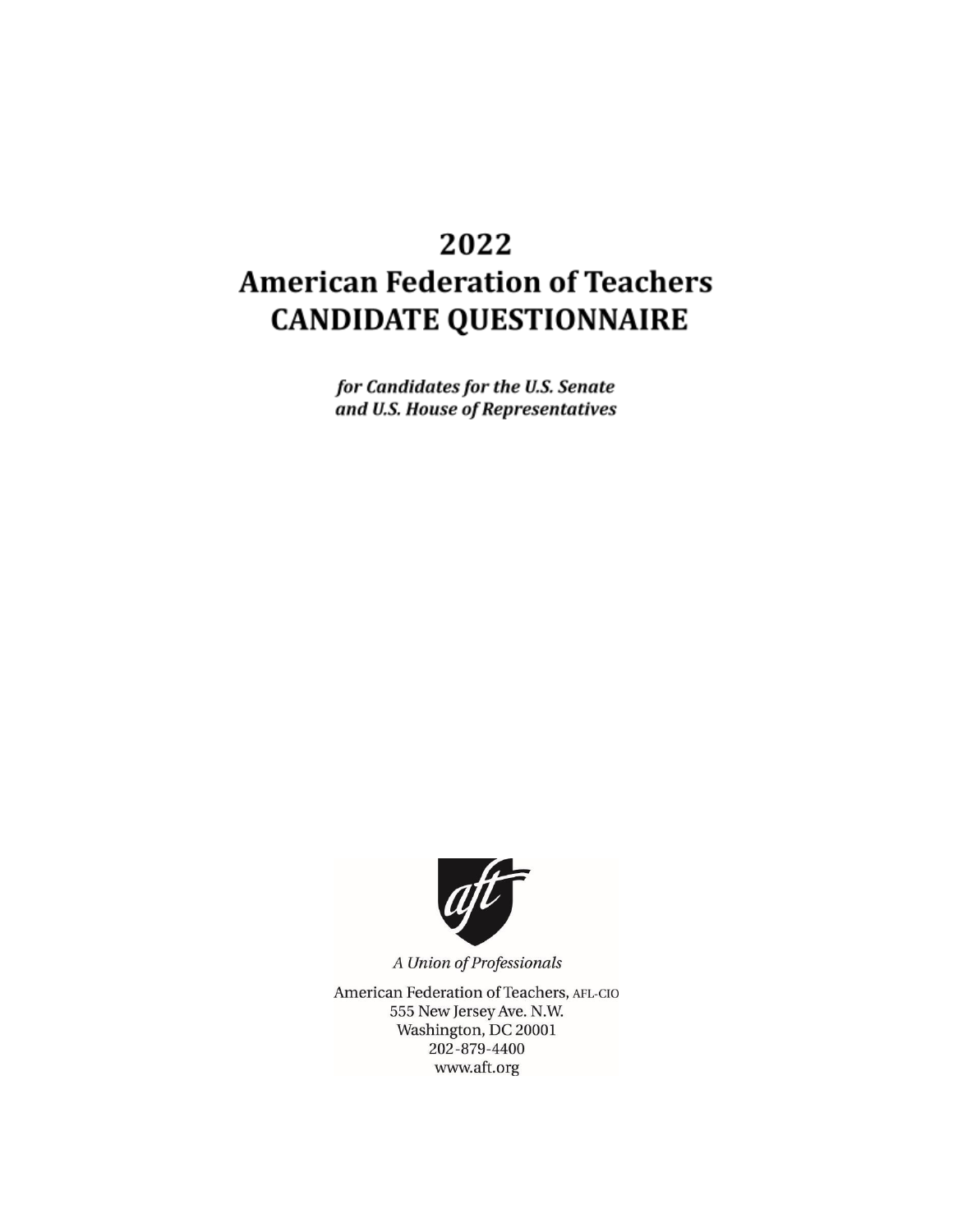# American Federation of Teachers, AFL-CIO

# **Reclaim Our Future: Fighting for the Promise of a Better America**

The American Federation of Teachers ights for a better life for all and for the next generation to do even better. We ight for good jobs and the right to a union; for high-quality and well-resourced healthcare, public services, and public schools and colleges; to counter discrimination and division; and to protect the right to vote, the integrity of elections and our imperiled democracy.

The AFT's more than 1.7 million members work every day for this freedom to thrive, and we are on the frontlines of our country's healing and progress.

- Healthcare professionals are carrying us through the deadliest pandemic in a century.
- Public employees are delivering vital services that communities rely on.
- Educators and school staff are working with families to help students catch up and recover―to support students academically, emotionally and socially. Just as they worked to safely return to in-person learning, educators are looking forward: They yearn for post-pandemic normalcy and are working tirelessly to prepare our kids for bright futures.

Our members must be respected and supported, especially now as their work is harder than ever, with increased stress, staff shortages, and political interference and attacks.

As professionals and as a union, we care, we ight, we show up and we vote. We choose hope and aspiration over fear and division. It is time to turn the aspiration that unites everyone in our richly diverse country—the aspiration for a better life for ourselves, our children and our communities—into action.

We have prepared this questionnaire to gauge your views on issues of concern to our members. We hope you will take this opportunity to share your vision for preserving our democracy, protecting our most vulnerable, and strengthening our economy and our communities. A strong democracy allows for disagreement and debate on issues, and we recognize that candidates may not necessarily agree with the AFT 100 percent of the time. *We encourage you to use the comment section at the end of the questionnaire to share your thoughts or address any issues or concerns you feel the AFT and its afiliates should consider.*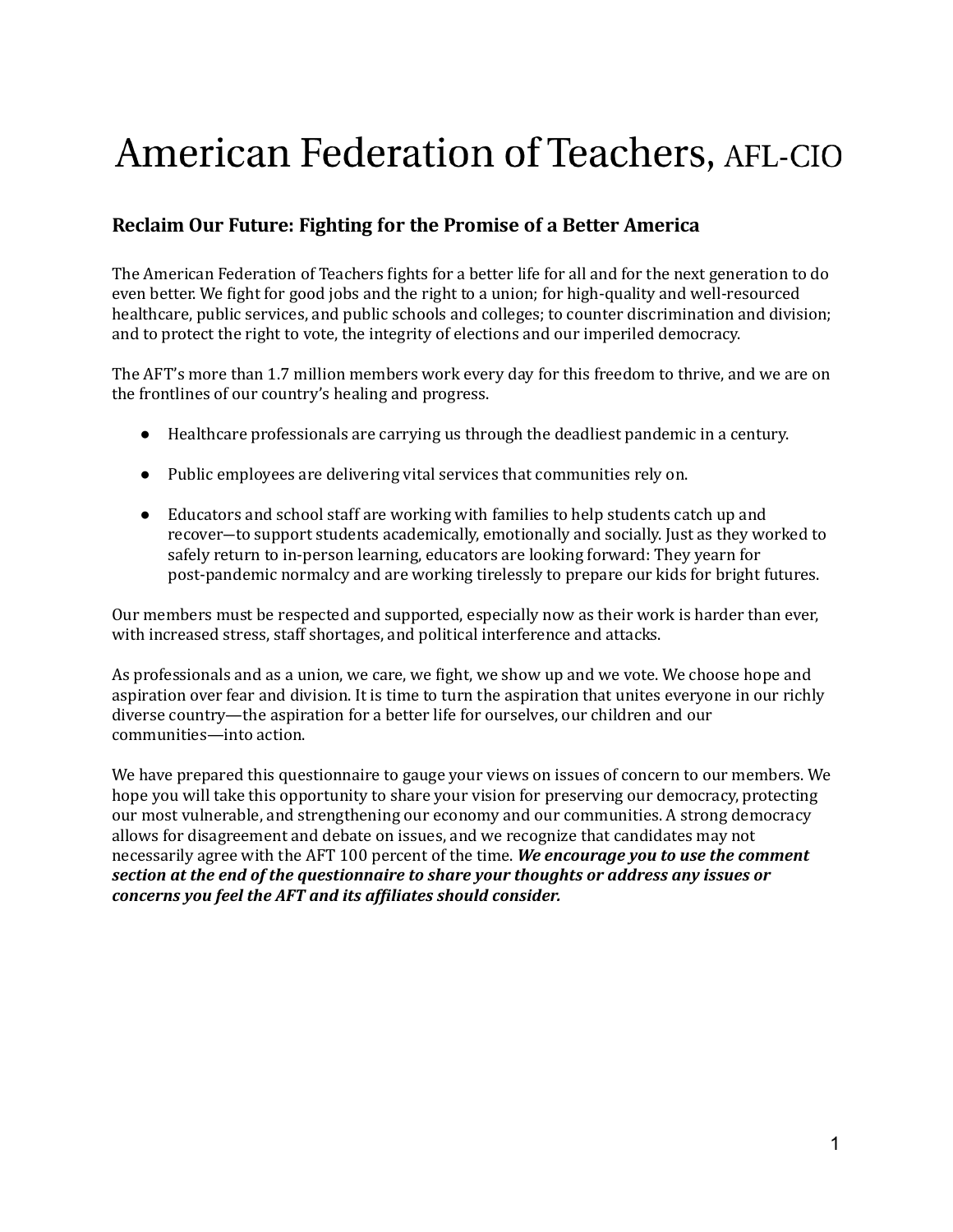|          | Kesha Ram            |        |         |                         |          |
|----------|----------------------|--------|---------|-------------------------|----------|
| Name:    | Hinsdale             | State: | Vermont | District:               | At-Large |
| Address: | PO Box 4491          |        |         |                         |          |
|          | Burlington, VT 05406 |        |         |                         |          |
|          | 802 - 318 - 3079     |        |         |                         |          |
| Phone:   |                      | Email: |         | KRH@KeshaForVermont.com |          |
|          |                      |        |         |                         |          |
|          |                      |        |         |                         |          |
|          |                      |        |         |                         |          |

Please return the completed candidate questionnaire to:

AFT Political Department 555 New Jersey Ave. N.W. Washington, DC 20001 Phone: 202-879-4436

Janice Springer Email: [jspringer@aft.org](mailto:jspringer@aft.org)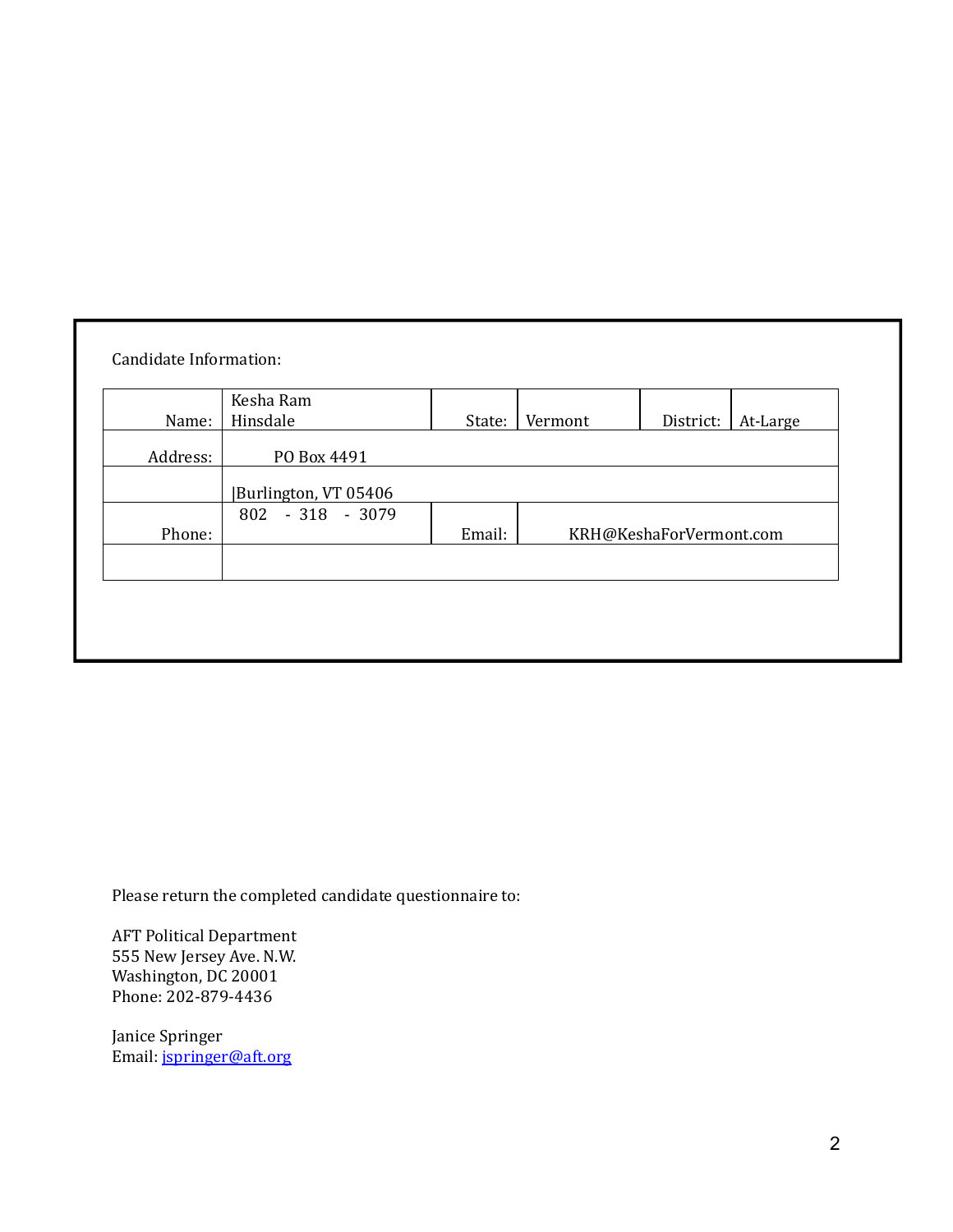# **1. DEMOCRACY AND VOTING RIGHTS**

Anti-democratic forces are working to limit voting rights, interfere in vote counting and even manipulate the outcome of elections. This dangerous activity makes clear the need for urgent corrective federal action to protect the right to vote and our democracy.

⮚ *Do you support the John Lewis Voting Rights Advancement Act to restore federal preclearance requirements for states with a history of discriminatory laws?*

| Yes, I support. | $\Box$ No, I oppose. |
|-----------------|----------------------|
|-----------------|----------------------|

⮚ *Would you support overarching legislation for federal elections that would supersede restrictions enacted at the state level?*

| Yes, I would | $\Box$ No, I would oppose. |
|--------------|----------------------------|
| support.     |                            |

⮚ *Would you support a constitutional amendment to overturn Citizens United?*

| Yes, I would | $\Box$ No, I would oppose. |
|--------------|----------------------------|
| support.     |                            |

#### **2. BUILD BACK BETTER PLAN**

The Biden administration's Build Back Better plan would be transformational by making investments that would help nearly every working family. Key provisions of BBB would expand accessibility to and affordability of healthcare, prescription drugs and child care; provide for universal pre-K; and invest in recruiting and retaining educators and healthcare workers.

⮚ *Do you support the provisions of the Biden administration's Build Back Better plan, including the provisions lowering the costs of prescription drugs, healthcare and child care, and providing universal pre-K?*



⮚ *Do you support the investments of the Build Back Better plan to help recruit and retain educators and healthcare workers?*

| Yes, I support. | $\Box$ No, I oppose. |
|-----------------|----------------------|
|-----------------|----------------------|

# **3. HEALTHCARE ACCESS AND AFFORDABILITY**

While the Affordable Care Act has successfully expanded access to healthcare, we can no longer avoid the rising cost of healthcare coverage, or the inequities of the U.S. healthcare system. More needs to be done, including expanding access and eliminating the excise tax on some employer-provided healthcare plans that penalizes working Americans.

⮚ *Would you support legislation that moves the nation to universal healthcare coverage?*

| Yes, I would | $\Box$ No, I would oppose. |
|--------------|----------------------------|
| support.     |                            |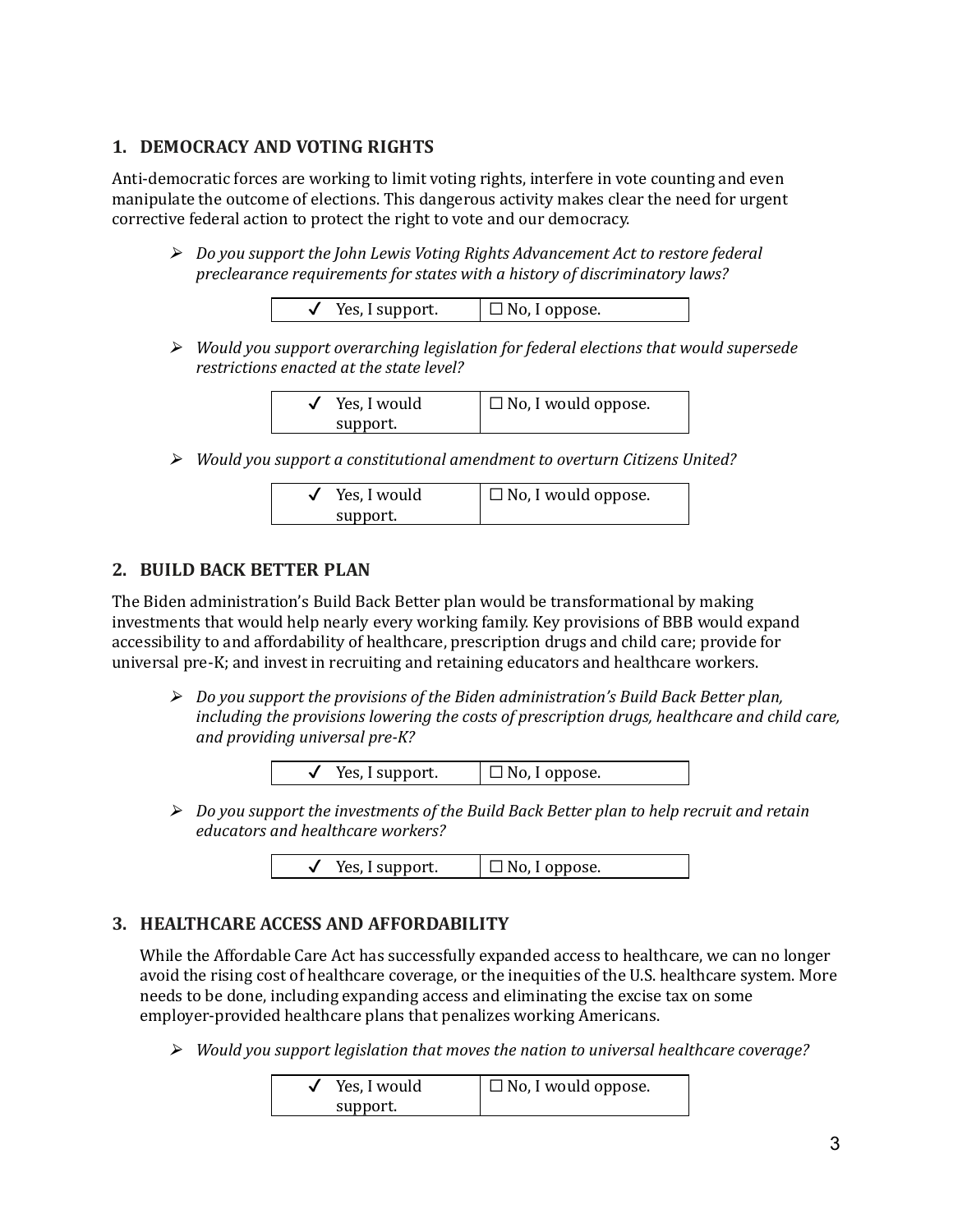⮚ *Do you support lifting the restrictions for Medicare to negotiate drug costs with pharmaceutical companies?*

| $\checkmark$ Yes, I support. | $\Box$ No, I oppose. |
|------------------------------|----------------------|
|                              |                      |

⮚ *Would you support expanding access to Medicaid coverage for people living at or below the federal poverty line?*

| Yes, I would | $\Box$ No, I would oppose. |
|--------------|----------------------------|
| support.     |                            |

⮚ *Would you support repealing the excise tax on employer-provided healthcare plans?*

| Yes, I would | $\Box$ No, I would oppose. |
|--------------|----------------------------|
| support.     |                            |

#### **4. SAFE NURSE STAFFING LEVELS**

The AFT is the second largest nurses union in the country. We, and our members, have seen hospitals cut their stafing levels to dangerous levels, creating a stafing crisis that compromises patient care and is causing droves of healthcare workers to leave the profession.

⮚ *Will you support federal action establishing minimum safe-stafing levels for nurses to ensure that patients receive the safe quality care they deserve?*

|  |  | Yes, I will support. $\Box$ No, I will oppose. |
|--|--|------------------------------------------------|
|--|--|------------------------------------------------|

#### **5. HEALTHCARE WORKER SAFETY**

Healthcare and social service workers are nearly ive times more likely to experience workplace violence injury than workers in any other sector of the economy.

⮚ *Would you support federal legislation or Occupational Safety and Health Administration standards to ensure all hospitals and healthcare facilities have strong and ef ective violence prevention programs?*

| Yes, I would | $\Box$ No, I would oppose. |
|--------------|----------------------------|
| support.     |                            |

Due to insuficient safety standards in healthcare facilities, more than 400,000 healthcare workers have been infected with COVID-19 since the beginning of the pandemic.

⮚ *Would you support a legally enforceable OSHA standard to protect healthcare workers against infectious diseases?*

| Yes, I would | $\Box$ No, I would oppose. |
|--------------|----------------------------|
| support.     |                            |

The mental strain of healthcare workers during the pandemic is real. Since March 2020, nearly 1 in 5 healthcare workers have quit their jobs. Congress has provided short-term funding to begin to address the crisis, but the moral injury that healthcare workers experience is a long-term problem.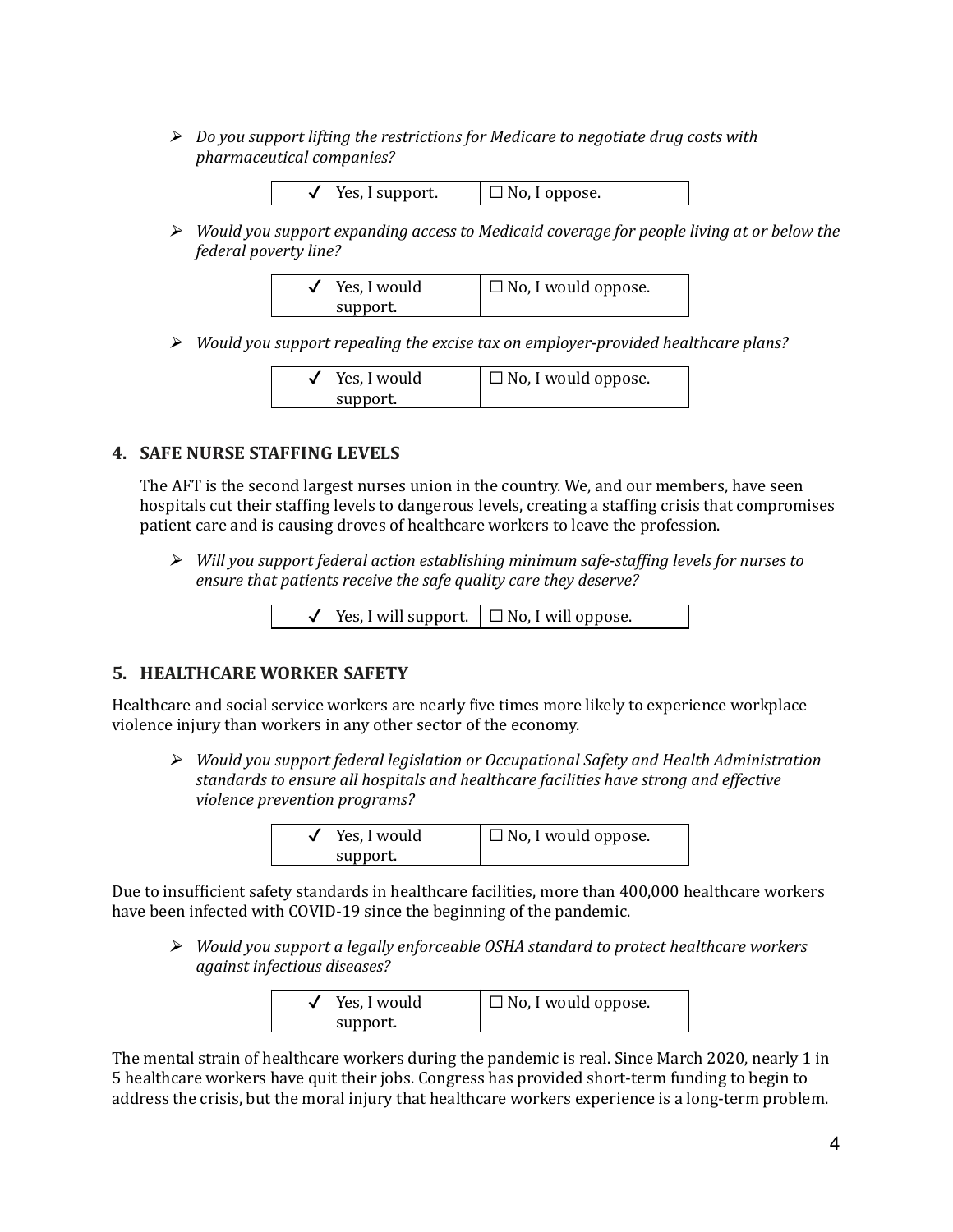⮚ *Will you support federal funding for the mental health programming and support that our frontline caregivers need?*

|  | $\checkmark$ Yes, I will support. $\Box$ No, I will oppose. |
|--|-------------------------------------------------------------|
|  |                                                             |

#### **6. HEALTHCARE WORKER PIPELINE**

The COVID-19 pandemic has shattered the nation's healthcare workforce, with people leaving the sector in record numbers. To rebuild this critical workforce, we need to increase access to training and education programs. One way of doing this is through investing in nursing programs and loan forgiveness.

⮚ *Would you support increased loan forgiveness for students enrolled in healthcare professional training programs?*

| Yes, I would | $\Box$ No, I would oppose. |
|--------------|----------------------------|
| support.     |                            |

⮚ *Would you support increased funding for the Health Resources and Services Administration's Title VII and Title VIII healthcare workforce programs?*

| Yes, I would | $\Box$ No, I would oppose. |
|--------------|----------------------------|
| support.     |                            |

# **7. SAFE IN-PERSON LEARNING**

Educators and parents agree that being in school is essential to children's mental, social, emotional and academic well-being. Since the earliest days of the pandemic, the AFT has advocated for safe in-person schooling with layered mitigation measures. Through using best practices, we can make sure every public school is a place where parents want to send their children, educators want to work, and students are able to thrive.

⮚ *Do you support in-person learning plans and safety procedures to minimize COVID-19 transmission in schools and provide the resources needed to keep everyone in our schools safe?*

| $\Box$ No, I oppose.<br>Yes, I support. |  |
|-----------------------------------------|--|
|-----------------------------------------|--|

# **8. INVESTING IN PREK-12 PUBLIC EDUCATION**

#### *TITLE I and IDEA*

The Elementary and Secondary Education Act, particularly Title I, and the Individuals with Disabilities Education Act help ensure that the school districts serving the most disadvantaged children and communities have the resources necessary for children to learn. These programs provide funding for the hiring and retaining of educators, school nurses and guidance counselors; class-size reduction; and community schools, bilingual education, literacy programs and more.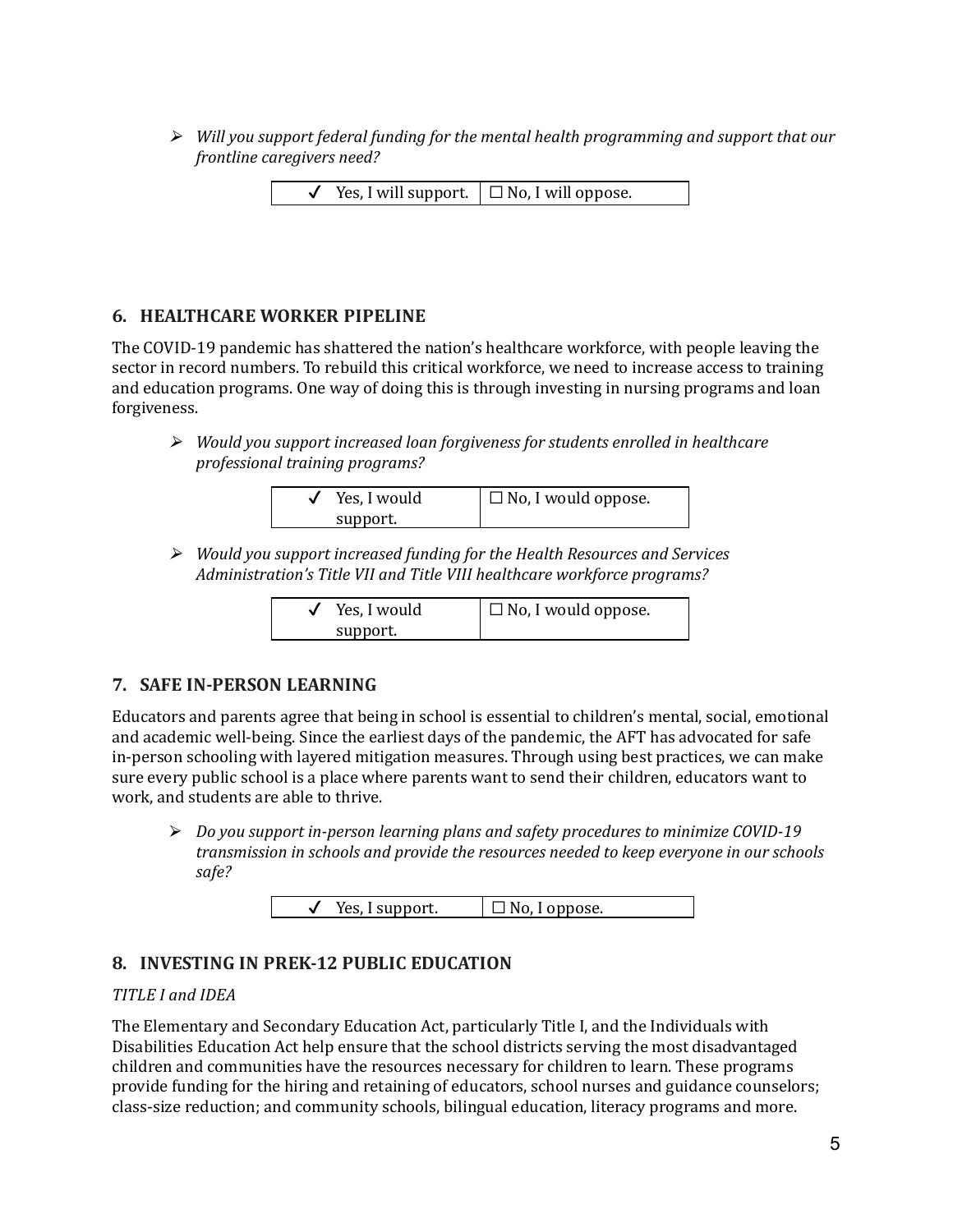⮚ *Do you support increasing and ensuring adequate funding for ESEA and IDEA to help ensure that all children receive a fair, equitable and high-quality education?*

 $\checkmark$  Yes, I support.  $\Box$  No, I oppose.

#### *COMMUNITY SCHOOLS*

Community schools are hubs of well-being and support for children, families and communities. By anchoring the schools in the daily life of the community, trust is built and obstacles are removed to get kids and families the support they need and to help take care of the whole child.

⮚ *Do you support federal funding for an accelerated expansion of community schools to reach a nationwide total of 25,000 schools?*

| support.<br>Yes | oppose. |
|-----------------|---------|
|-----------------|---------|

#### *EARLY CHILDHOOD EDUCATION*

Early childhood education and child care programs like Head Start, Early Head Start, preschool programs and full-day kindergarten increase the likelihood that young children, from birth to age 5, will have the language and literacy foundation on which later school success is built.

⮚ *Do you support increasing federal funds to help provide universal access to noncompulsory early childhood education and care programs for children from birth to kindergarten?*

#### *SCHOOL SAFETY*

Our collective responsibility is to ensure that our schools are safe and welcoming places for teaching and learning—and that students can focus on learning and not the trauma of violence or avoiding violence. Investing in peer counseling, wellness programs, violence intervention initiatives and other supports is essential.

⮚ *Do you support federal funding for community-based intervention and prevention strategies?*

| Yes, I support. | $\Box$ No, I oppose. |
|-----------------|----------------------|
|-----------------|----------------------|

⮚ *Would you support funding to provide every school with a mental health professional?*

| Yes, I would | $\Box$ No, I would oppose. |
|--------------|----------------------------|
| support.     |                            |

# **9. FREEDOM TO TEACH AND EDUCATOR SHORTAGES**

Teachers and other school workers are leaving their profession at the highest rate on record. In fact, all 50 states started the school year with teacher shortages. This crisis has two major roots: deep disinvestment in public education, including compensation, and the deprofessionalization of teaching.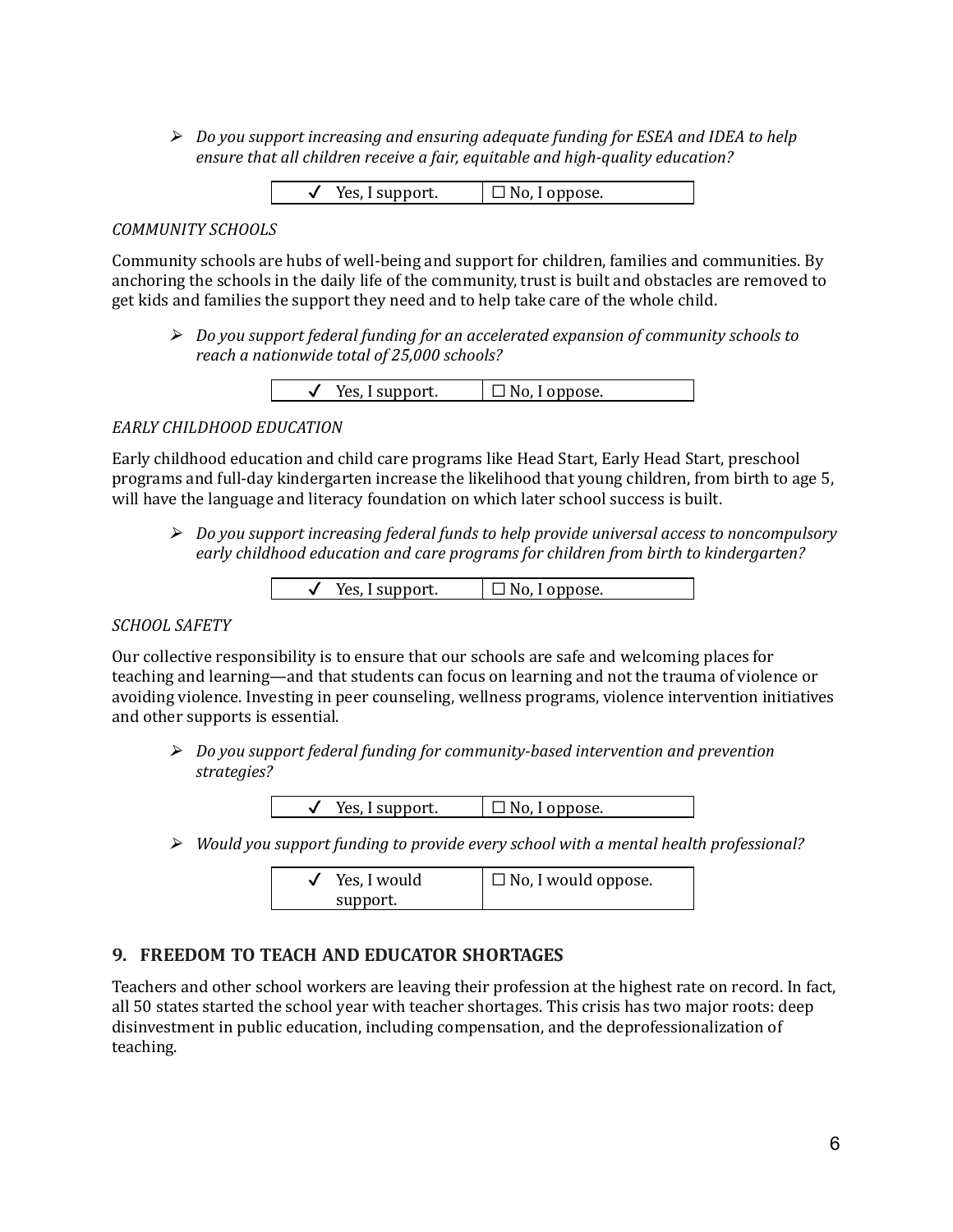⮚ *Will you support federal funding to help recruit and retain educators, including paraprofessionals and school-related personnel, counselors, bus drivers and maintenance workers?*

| Yes, I will support. $\Box$ No, I will oppose. |  |
|------------------------------------------------|--|
|                                                |  |

⮚ *Will you support federal policies to help ensure that educators are treated as the professionals they are, with a real voice and agency beneiting their profession?*

|  | Yes, I will support. $\Box$ No, I will oppose. |
|--|------------------------------------------------|
|  |                                                |

Parents and educators agree: We want our kids to have an education that imparts honesty about our nation's history, both the good and the bad. Unfortunately, there are politicians who are stoking fear about our schools and have even passed laws in some states restricting an educator's professional responsibility to teach honest history.

⮚ *Do you support the teaching of honest history in public schools?*

```
\checkmark Yes, I support. \Box No, I oppose.
```
⮚ *Will you support ef orts to give educators the resources to teach history without fear of reprisal?*

```
\checkmark Yes, I will support. \Box No, I will oppose.
```
#### **10.REIMAGINING PUBLIC SCHOOLS**

We have an opportunity to rethink accountability and assessment. Let's change accountability systems so that they serve teaching and learning goals by measuring what matters, incorporating formative assessment led by classroom teachers, connecting meaningfully to standards and curriculum, and providing timely and useful information for students and families.

⮚ *Would you support changing federal accountability and assessment practices to relect what students know beyond standardized tests, allowing educators and school staf to respond to students' academic, developmental and social needs?*

| Yes, I would | $\Box$ No, I would oppose. |
|--------------|----------------------------|
| support.     |                            |

# **11."SCHOOL CHOICE" PROPOSALS AND PRIVATIZATION**

So-called school choice programs (vouchers, opportunity scholarships, tuition tax credits, education savings accounts) are proven to have an adverse effect on student achievement and drain needed resources away from public schools, which teach 90 percent of our nation's students.

⮚ *Will you oppose vouchers and/or other proposals that allow taxpayer dollars to be used for private and religious schools at the K-12 level, either as a limited experiment or as a full-scale program?*

|  | Yes, I will oppose. | $\Box$ No, I will support. |
|--|---------------------|----------------------------|
|--|---------------------|----------------------------|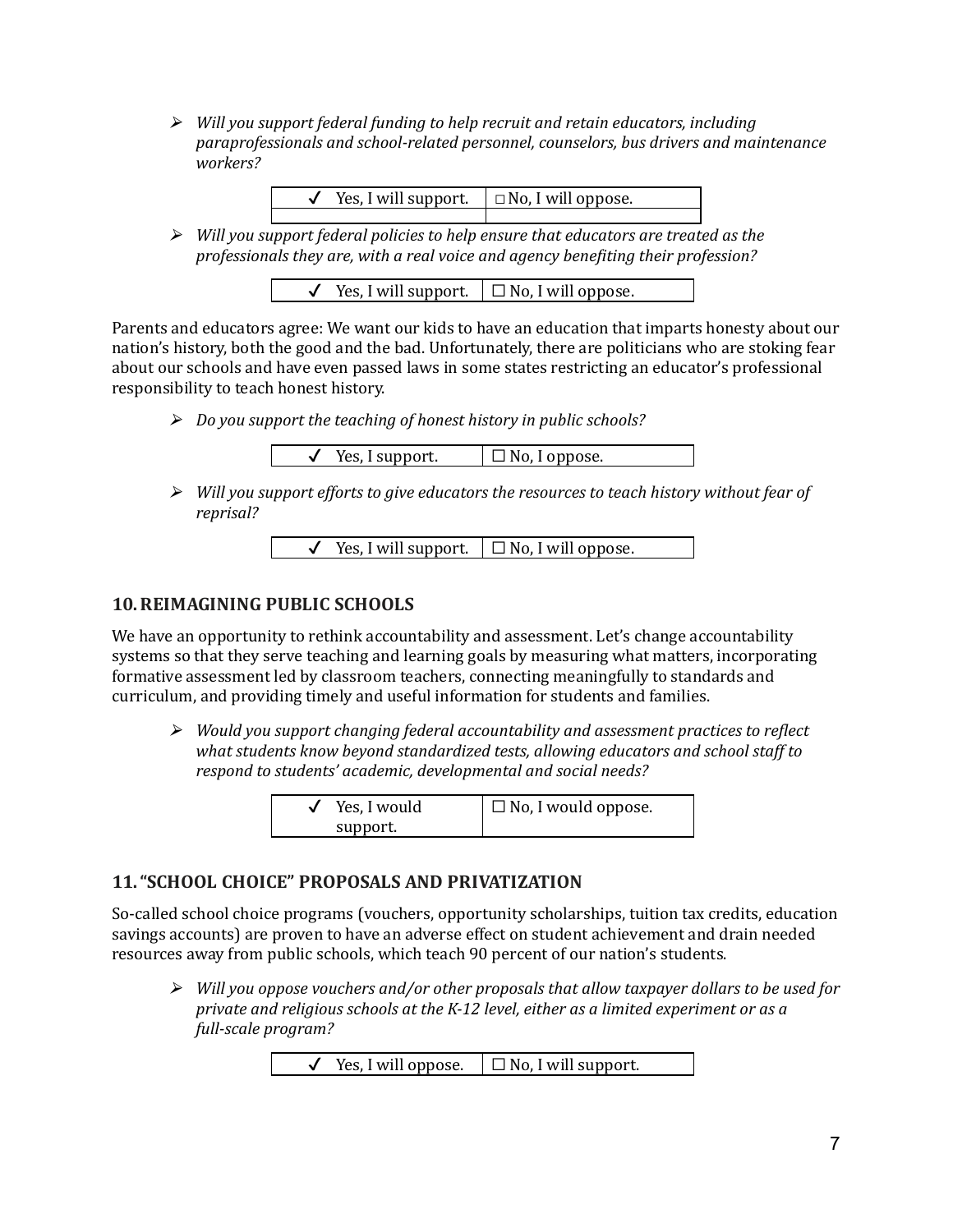Public charter schools have the potential to be incubators for innovation and collaborative labor-management relationships but should not siphon funding away from school districts or be held to different standards than traditional neighborhood public schools.

⮚ *Do you support requiring charter schools to meet the same requirements as neighborhood public schools, including health and safety standards, civil rights requirements, academic accountability and inancial transparency?*

| Yes, I support. | $\Box$ No, I oppose. |
|-----------------|----------------------|

#### **12.HIGHER EDUCATION—ACCESS AND AFFORDABILITY**

The AFT believes that higher education is a public good and should be available to all without debt. And we believe federal lawmakers should act to lift the burden of existing student debt from student loan borrowers.

⮚ *Do you support federal incentives for states to increase their investments in higher education and to make public higher education more af ordable and available without debt?*

| Yes, I support. | $\Box$ No, I oppose. |
|-----------------|----------------------|
|                 |                      |

⮚ *Do you support federal action for a full or partial cancellation of existing student loan debt, which is now a \$1.8 trillion drag on the economy, of which 90 percent is owed to the U.S. Department of Education?*

| Yes, I support. | $\Box$ No, I oppose. |
|-----------------|----------------------|
|-----------------|----------------------|

⮚ *Do you support expanding the Pell Grant program to limit college loan indebtedness for low- and middle-income students?*

 $\checkmark$  Yes, I support.  $\Box$  No, I oppose.

#### **13.WORKERS' VOICE AND COLLECTIVE BARGAINING**

Strong unions are essential for having an economy in which everyone can thrive. All workers, no matter where they are employed, deserve a voice on the job and should have the freedom to join a union and bargain with their employers for better wages and beneits, without harassment or intimidation from management.

⮚ *Do you support the right for all workers to join a union and collectively bargain?*

 $\checkmark$  Yes, I support.  $\Box$  No, I oppose.

⮚ *Will you support the Public Service Freedom to Negotiate Act?*

 $\checkmark$  Yes, I will support.  $\Box$  No, I will oppose.

⮚ *Will you support the Protecting the Right to Organize Act?*

Yes, I will support.  $\Box$  No, I will oppose.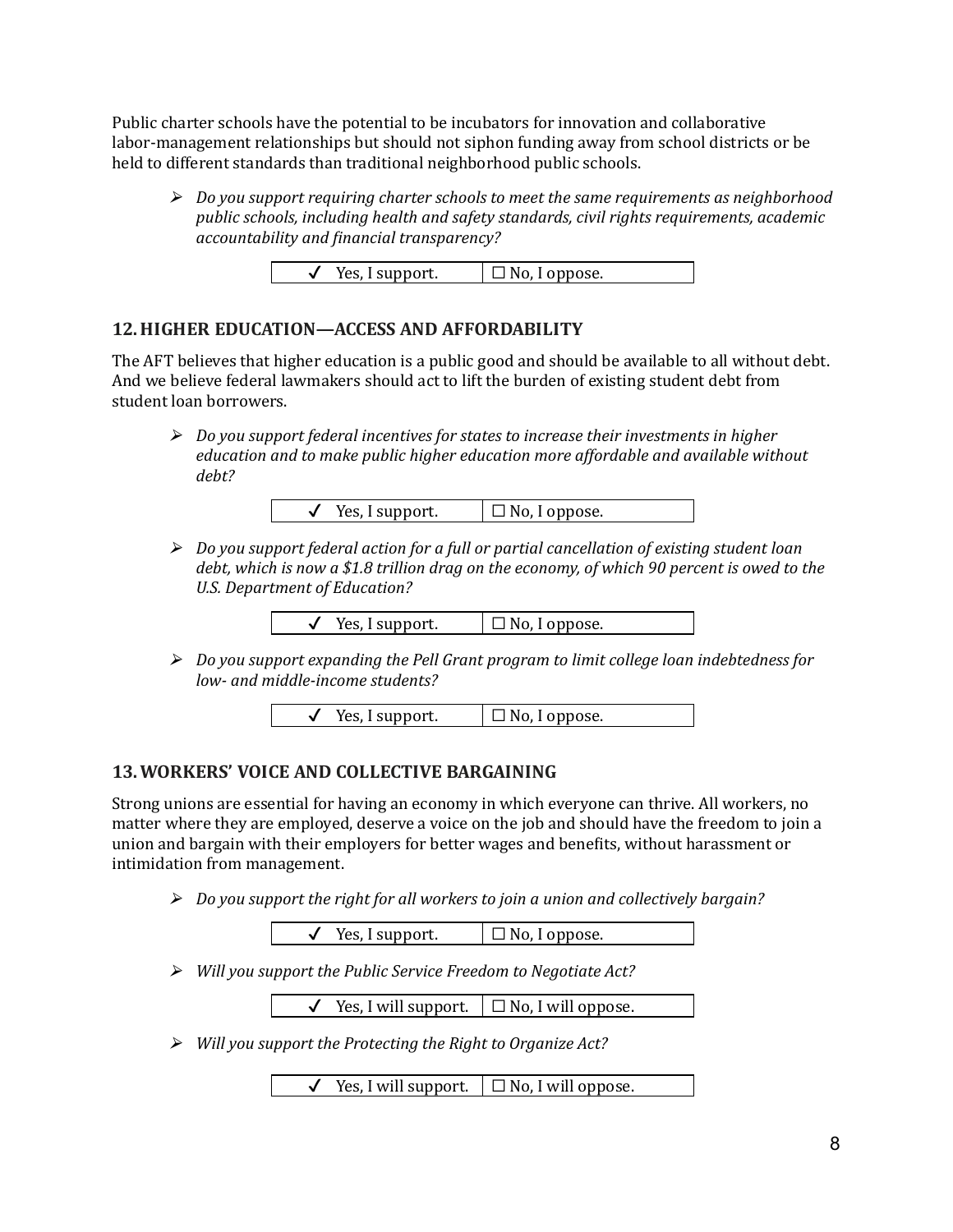# **14.ECONOMIC JUSTICE AND TAX FAIRNESS**

A fair and vibrant economy means everyone, from working- and middle-class Americans to big businesses, pays their fair share of taxes. For far too long, the wealthiest Americans and large corporations have not paid their fair share, leaving education, healthcare and infrastructure sorely underfunded and economic inequality skyrocketing. Comprehensive and progressive tax reform is not only the right thing to do, but a necessary step for economic justice.

⮚ *Would you support ensuring that the wealthy pay their fair share of taxes, including reversing the tax cuts for the wealthy and corporations that have increased the deicit and are now threatening cuts to Medicare, Medicaid, Social Security and other vital programs?*

| Yes, I would | $\Box$ No, I would oppose. |
|--------------|----------------------------|
| support.     |                            |

⮚ *Would you support eliminating the cap on state and local tax deductions?*

| Yes, I would | $\Box$ No, I would oppose. |
|--------------|----------------------------|
| support.     |                            |

# **15. SOCIAL SECURITY AND RETIREMENT SECURITY**

Workers should have a right to a secure retirement with the ability to live independent and dignified lives after they retire. However, without a renewed commitment to retirement security, our nation faces a retirement income gap that will force many workers to work longer than they should. A meaningful retirement security plan would preserve and strengthen Social Security while creating a structure for all individuals to have access to a pension-like guaranteed retirement plan.

⮚ *Would you support legislation to strengthen Social Security in a way that does not cut beneits for any current or future retirees?*

| Yes, I would | $\Box$ No, I would oppose. |
|--------------|----------------------------|
| support.     |                            |

In approximately 50 percent of the states, public employees (including teachers) take part in state pension systems other than Social Security. This results in many public workers having their Social Security benefit unfairly reduced by the Windfall Elimination Provision and the Government Pension Offset.

⮚ *Will you support expanding Social Security and reforms to the WEP and GPO provision so that retired public servants are not unfairly penalized?*

| Yes, I will support. $\Box$ No, I will oppose. |
|------------------------------------------------|
|------------------------------------------------|

# **16.IMMIGRATION**

Our country's strength has always been built on the simple notion that America is a place where many become one. The AFT supports commonsense, comprehensive and compassionate immigration reform, which is long overdue.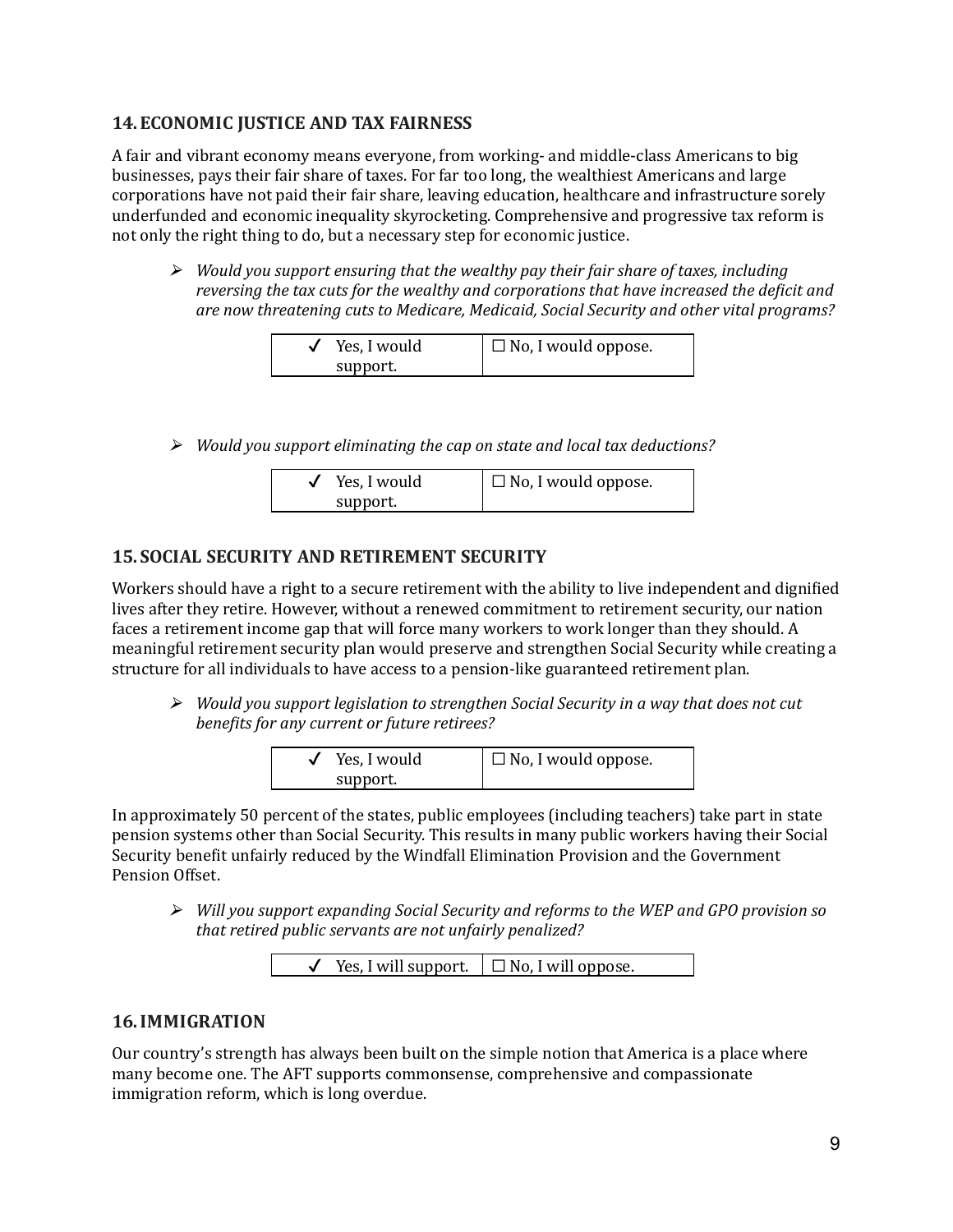⮚ *Do you support a pathway to citizenship for Dreamers and their families; for the beneiciaries of Deferred Action for Childhood Arrivals, Temporary Protected Status and Deferred Enforced Departure; and for the 11 million undocumented immigrants?*

| Yes, I support. | $\Box$ No, I oppose. |
|-----------------|----------------------|
|                 |                      |

## **17. CLIMATE CHANGE AND JOBS**

Americans face the dual crises of climate change and increasing economic inequality. For far too long, the forces driving both crises have created a wedge between the need for economic security and a safe living environment.

⮚ *Do you support policies that combine an aggressive emission-reduction strategy with a sound infrastructure, jobs and community resilience strategy?*

| Yes, I support. | $\Box$ No, I oppose. |
|-----------------|----------------------|
|-----------------|----------------------|

*18.* Can you give concrete examples where you have been instrumental in helping organized labor and the broader working class in Vermont.

I know that the ight for justice requires far more than checking the right boxes. Vermont has a proud legacy of progressive leadership on social and economic justice. However, not unlike the Democratic leadership in Washington, our state's Democratic leadership also has a history of letting workers' rights and economic justice lag in favor of a broken status quo shaped by corporate interests. Democrats have too often asked rank-and-ile policymakers to choose between party loyalty and the needs of organized labor, and we cannot let this continue.

Up until the very end of this legislative session, I have been ighting for workers' rights from standing with UVM Staff United in their negotiations for livable wages to working closely with Senator Pollina to push for card check union access (even when leadership turned their back on what had been called a "must pass" bill) to working to ensuring faculty and staff have a seat at the table on governance boards in our higher education systems. I also understand the threat of the nursing workforce shortage, especially having done a panel with local nurses on this topic and highlighting the issue for others. I pushed for greater compensation and support going directly to nurses and other health care workers – that's one of the reasons I have the endorsement of Rep. Mari Cordes, Addison-4 State Representative and founding organizer and 2nd president of Vermont Federation of Nurses and Health Professionals, AFT local 5221.

Just last year, I stood up against the Democratic establishment, including my party leadership, in the ight to protect public pensions for educators and state employees. I was the only State Senator to take a stand with our labor leaders and our civil servants on the State House steps to protect the pensions they were promised, which were in jeopardy of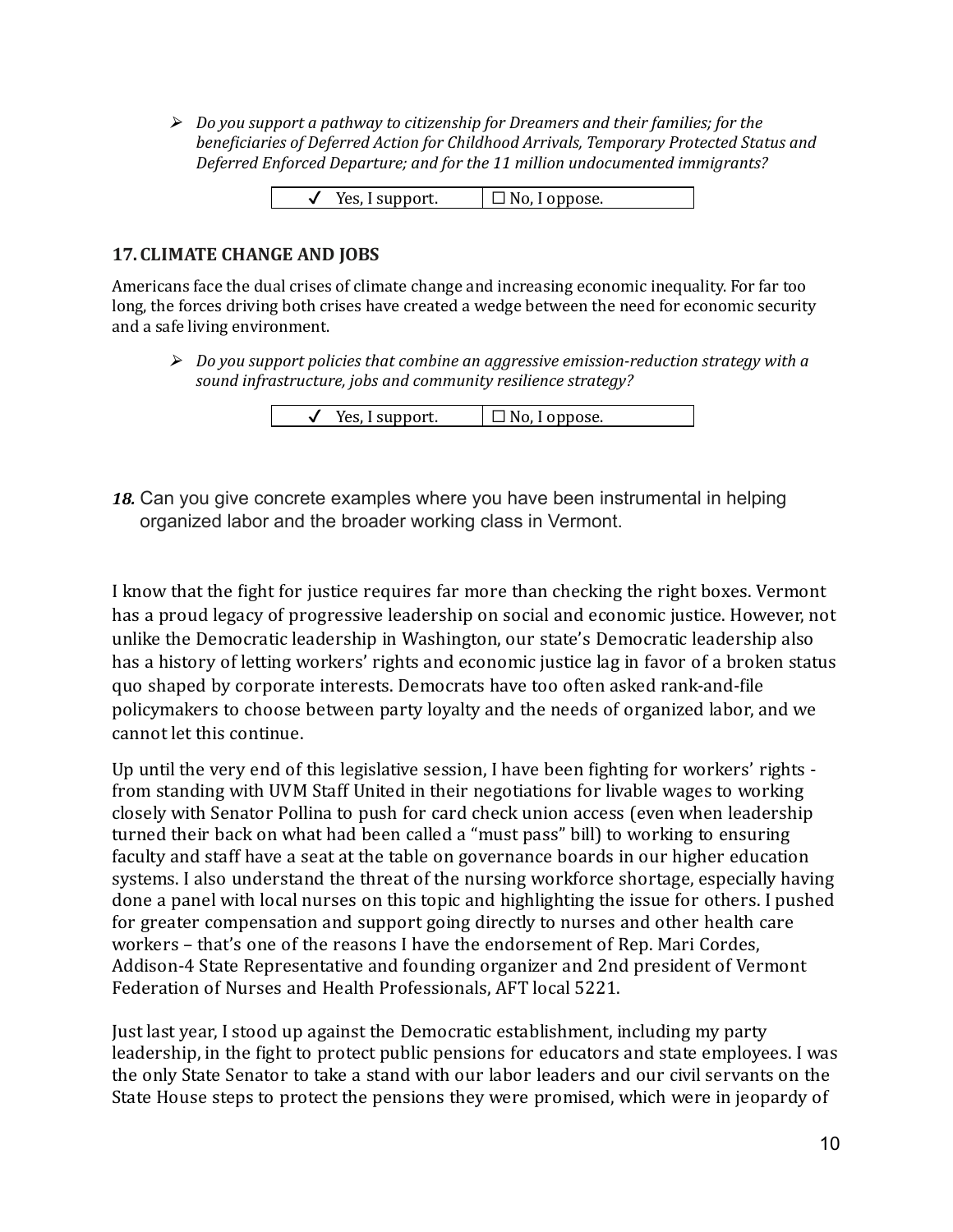rushed unilateral and unjust cuts. I understand the personal impact these policy decisions have on working Vermonters, at a time when they were on the front line of the COVID-19 crisis in our communities, so I fought to include those most impacted by these pension policy discussions. I am not a backroom-dealing politician – I champion inclusive policy making that centers those directly affected.

In 2015, I took on my own Speaker of the House to defend educators' right to strike. I was one of only two members that took the ight directly to Democratic leadership and put every last bit of my political capital to work to protect teachers' right to bargain collectively and preserve their right to strike when an amendment was put on the table from our own Democratic leadership to take that right away.

Vermont has a great and growing disparity between the "haves" and "have nots," a problem mirrored throughout the country. This is why I am building a worker-focused campaign. The largest employment group among my donors is educators, school workers, and higher education employees. We must rebuild a strong middle class so Americans can once again have the dignity, respect, and economic security they deserve from the workplace.